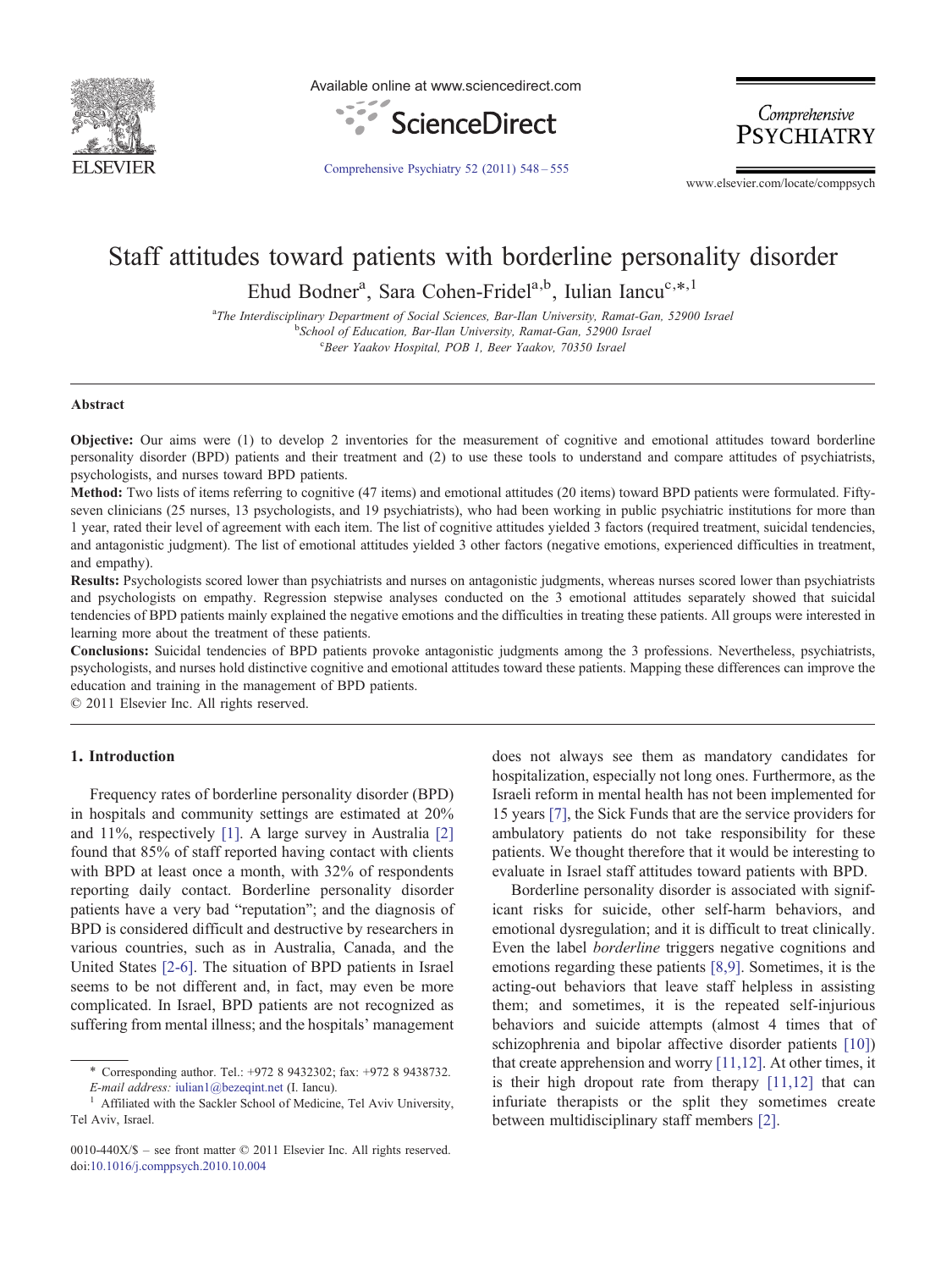Despite the high rate of BPD and the negative reactions induced by these patients in staff members, data about cognitive and emotional attitudes of staff members toward these patients are scant [\[3,4,8-14\].](#page-6-0) An Australian survey on psychiatric staff members (ie, nurses, psychiatrists, psychologists, social workers, and occupational therapists) examined attitudes toward BPD patients and found that the majority of respondents (80%) indicated difficulties posed by these patients [\[2\].](#page-6-0) Moreover, the vast majority (84%) considered the interaction with these patients as more difficult than communicating with other groups of patients. A study in Ireland with nurses from various psychiatric services revealed similar findings [\[13\].](#page-7-0) Again, 80% viewed BPD patients as more difficult to treat than other patients; and 81% believed that the care BPD patients are receiving is inadequate. A comparison of the attitudes of psychiatric nurses toward patients with diagnoses of BPD, schizophrenia, and depression found more negativity and less sympathy and optimism toward patients with BPD than the 2 other diagnoses [\[14\].](#page-7-0) Nurses also perceived BPD patients as more dangerous than other patients and were more socially rejecting of these patients.

Although the above-mentioned studies portray a coherent picture about the attitudes mental health staff have toward BPD patients, most of these studies examined psychiatric nurses. These studies were descriptive and did not use inferential statistics to compare the attitudes of different mental health professions toward BPD patients. Moreover, they did not explore the factorial structure of the attitudes; nor did they try to understand the relationship between affective (emotional) and cognitive (belief) attitudes, 2 important aspects of attitudes in general [\[15,16\].](#page-7-0)

To explore these issues, the current study was planned  $(a)$ to develop tools for the measurement of cognitive and emotional attitudes that psychiatrists, psychologists, and psychiatric nurses have toward BPD patients; (b) to compare attitudes among these  $3$  professions; and  $(c)$  to study the relationship between emotional and cognitive components that mental health staff have toward BPD patients.

## 2. Methods

# 2.1. Participants

The participants were 57 clinicians (35.1% men and 64.9% women; mean age,  $41.40 \pm 8.54$  years; range, 25-65). The clinicians were sampled from several psychiatric institutions that provide services to a large population at the center of Israel. Twenty-five psychiatric nurses (43.9%), 13 psychologists (22.8%), and 19 (33.3%) psychiatrists agreed to participate. The distribution of sex and age among the 3 groups of clinicians was similar, with no significant differences:  $\chi^2$  (2) = 0.19, P = .91;  $\chi^2$  (2) = 2.78, P = .25, respectively. The distribution of seniority (hierarchical status) was significant:  $\chi^2$  (2) = 12.86, P = .002. Hence, the seniority variable was entered as a covariate variable in

further statistical analyses. Participants were included in the study if they fulfilled the following criteria: (1) agreed to sign written informed consent to participate in the study after the procedure had been fully explained; (2) were older than 25 years; (3) had a minimal level of personal and professional experience  $(>1$  year); (4) worked in public psychiatric institutions; and (5) were certified psychiatrists, psychologists, or nurses. The study was approved by the main institution's review board.

# 2.2. Procedure

Research assistants approached all the professionals meeting the above criteria, while serving a shift on the ward. Using the study informed consent document, the research assistant explained the purpose of the study and gave the questionnaires to the subjects. The participants filled out the questionnaires in the presence of the research assistant. Completed questionnaires were then placed together with other completed questionnaires to ensure anonymity. Data collection continued for about 10 months.

### 2.3. Instruments

## 2.3.1. Personal details forms

The subjects provided details about their personal and professional data (eg, sex, age, seniority) and experience with BPD patients (eg, years of experience with these patients, familiarity with therapies for BPD patients, and interest in studying therapies for BPD patients).

# 2.3.2. Borderline patients–Cognitive Attitudes and Treatment inventory

The inventory was constructed by the authors based on previous brainstorming and review of the literature on BPD patients. It consisted of 47 items concerning cognitive perceptions of borderline patients, suitable treatment for them, the perception of suicidal attempts committed by them, and some prejudiced perceptions that clinicians hold about BPD patients. The participants rated their level of agreement on a 5-point Likert scale from 1 (strongly disagree) to 5 (strongly agree). To examine the construct validity of the inventory, a principle components factor analysis with varimax rotation was conducted [\(Table 1\)](#page-2-0).

The analysis revealed 3 factors (33% of explained variance). Factor 1 (13.5% of variance,  $\alpha = 0.87$ ) included 21 items that seem to represent the required treatment characteristics of BPD patients (loading of each item  $>0.30$ ). Factor 2 (11.5% of variance,  $\alpha = 0.71$ ) contained 13 items that related to attitudes toward BPD suicidal tendencies (loading  $>0.33$ ). Factor 3 (8.0% of variance,  $\alpha = 0.70$ ) consisted of 7 items that seemed to express antagonistic judgments of BPD patients and their behavior (loading  $>0.30$ ). Six items were omitted because of low loadings in all factors. Therefore, 3 scores were computed for each participant based on the means of responses on the items that were included in each factor separately (higher scores indicate a better agreement with the factor).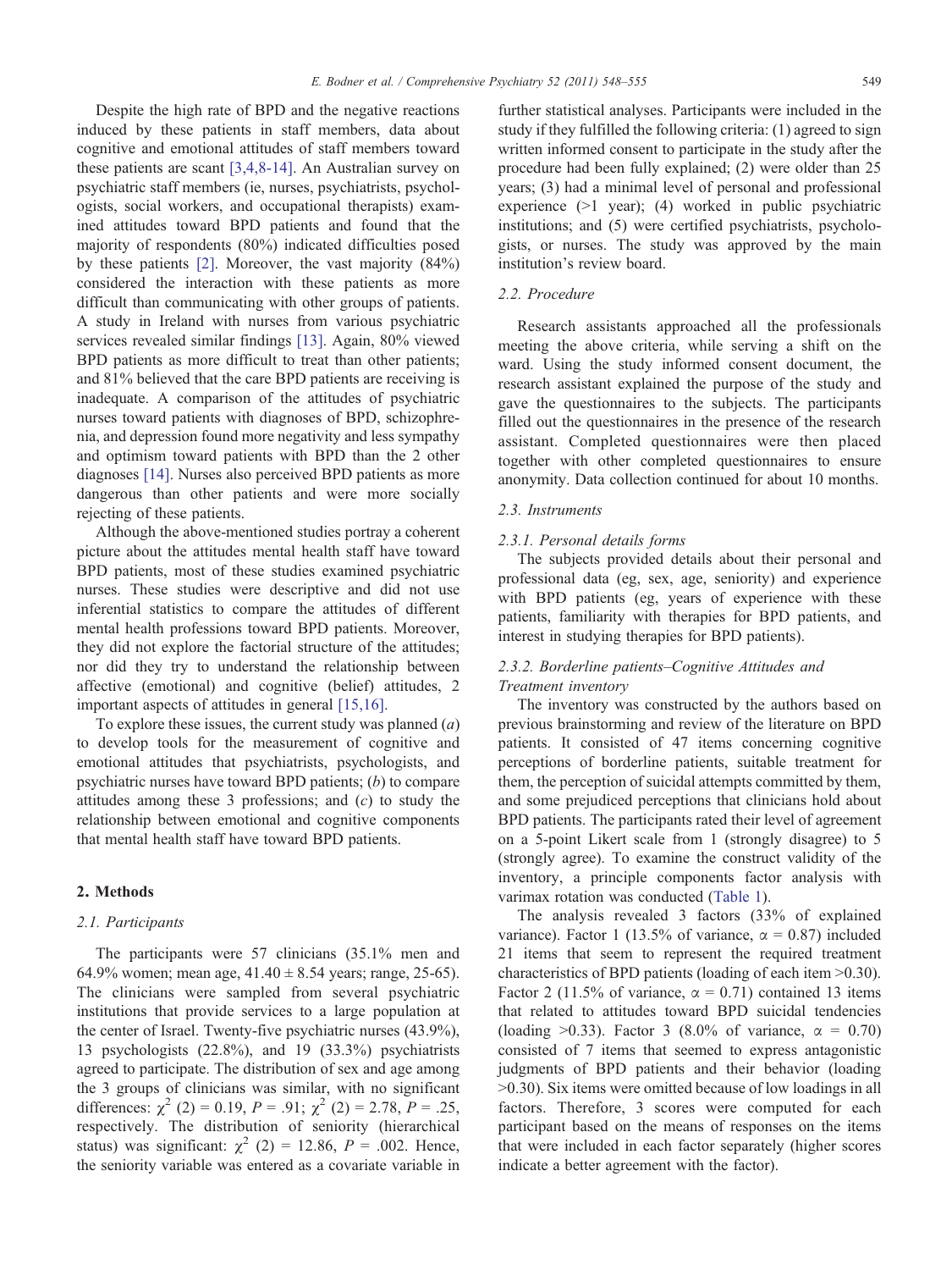<span id="page-2-0"></span>Table 1

# Explanatory factor analysis of the BPD-CAT items\*

| Item                                                                                                                                                                             | Treatment<br>characteristics | Perception of<br>suicidal tendencies | Antagonistic<br>judgments |
|----------------------------------------------------------------------------------------------------------------------------------------------------------------------------------|------------------------------|--------------------------------------|---------------------------|
| 1. The purpose for hospitalizing a BPD patient is improving his/her insight.                                                                                                     | 0.75                         | $-0.20$                              | $-0.18$                   |
| 2. The purpose for hospitalizing a BPD patient is rehabilitation.                                                                                                                | 0.72                         | $-0.11$                              | $-0.17$                   |
| 3. Suicide attempts which are committed by BPD patients can be interpreted as a way to                                                                                           | 0.65                         | 0.04                                 | $-0.05$                   |
| communicate with the therapist.                                                                                                                                                  |                              |                                      |                           |
| 4. BPD patients' treatment in the hospital should be based on supportive therapy sessions.                                                                                       | 0.65                         | 0.14                                 | 0.20                      |
| 5. The purpose for hospitalizing a BPD patient is emotional support.                                                                                                             | 0.63                         | $-0.14$                              | $-0.02$                   |
| 6. The purpose for hospitalizing a BPD patient is improving his/her impulse control.                                                                                             | 0.60                         | $-0.20$                              | 0.02                      |
| 7. BPD patients' treatment in hospital should be based on medications.                                                                                                           | 0.60                         | 0.17                                 | 0.14                      |
| 8. A legitimate reason for hospitalizing a BPD patient is rehabilitation.<br>9. While being in the hospital, BPD patients demonstrate rapid mood changes and suicidal threats    | 0.55<br>0.55                 | 0.04<br>0.14                         | $-0.11$<br>0.02           |
| because they react to events in their surrounding                                                                                                                                |                              |                                      |                           |
| 10. When a new patient is being introduced as a BPD patient, it is probable that the staff will be                                                                               | 0.52                         | 0.18                                 | $-0.12$                   |
| extremely supportive to this patient.                                                                                                                                            |                              | $-0.14$                              | $-0.04$                   |
| 11. The purpose for hospitalizing a BPD patient is symptomatic improvement.<br>12. BPD patients' treatment in the hospital should be based on dynamic-oriented therapy sessions. | 0.51<br>0.50                 | $-0.06$                              | 0.44                      |
| 13. The purpose for hospitalizing a BPD patient is to protect him/her and prevent suicide.                                                                                       | 0.50                         | $-0.44$                              | $-0.01$                   |
| 14. When a new patient is presented to the staff as a BPD patient, the staff's reactions will be                                                                                 | 0.49                         | 0.16                                 | $-0.29$                   |
| similar to psychotic patients.                                                                                                                                                   |                              |                                      |                           |
| 15. BPD patients' treatment in the hospital should be based on a combination of medication,                                                                                      | 0.48                         | $-0.12$                              | 0.34                      |
| supportive behavioral and dynamic sessions.                                                                                                                                      |                              |                                      |                           |
| 16. BPD patients will benefit from rehabilitation in hostels.                                                                                                                    | 0.46                         | 0.38                                 | $-0.28$                   |
| 17. A suitable setting for BPD patients is an open psychiatric ward.                                                                                                             | 0.44                         | $-0.02$                              | $-0.12$                   |
| 18. A legitimate reason for hospitalizing a BPD patient is suicidal threats.                                                                                                     | 0.43                         | $-0.34$                              | 0.02                      |
| 19. The health services that BPD patients receive suffer from lack of resources.                                                                                                 | 0.40                         | $-0.10$                              | 0.21                      |
| 20. A legitimate reason for hospitalizing a BPD patient is a conflict with partners, mate, etc.                                                                                  | 0.39                         | 0.06                                 | $-0.05$                   |
| 21. When a BPD patient commits several suicidal attempts, it is better to transfer the patient to a<br>closed ward and to special care.                                          | 0.36                         | $-0.21$                              | 0.24                      |
| 22. Death by suicide in BPD patient is very rare.                                                                                                                                | $-0.05$                      | 0.72                                 | 0.11                      |
| 23. BPD patients express repeated suicidal threats, but the risk of suicide is only by accident.                                                                                 | 0.02                         | 0.67                                 | $-0.03$                   |
| 24. BPD patients express repeated suicidal threats, but the risk of suicide is similar to that of<br>the general population.                                                     | 0.16                         | 0.63                                 | 0.08                      |
| 25. BPD patients express repeated suicidal threats, but the risk of suicide is minimal.                                                                                          | $-0.13$                      | 0.62                                 | $-0.05$                   |
| 26. When being in hospital, BPD patients demonstrate rapid mood changes and suicidal threats                                                                                     | 0.22                         | 0.62                                 | 0.21                      |
| while they actually do not want to commit suicide.                                                                                                                               |                              |                                      |                           |
| 27. When a BPD patient commits several suicidal attempts, the patient should not be released                                                                                     | $-0.30$                      | 0.58                                 | $-0.04$                   |
| from the hospital.                                                                                                                                                               |                              |                                      |                           |
| 28. Treatment of BPD patients should be conducted by a psychologist.                                                                                                             | $-0.01$                      | 0.56                                 | 0.15                      |
| 29. Hospitalizing BPD patients may harm patients and cause regression.                                                                                                           | $-0.07$                      | 0.52                                 | 0.05                      |
| 30. When a BPD patient demonstrates fears, auditory hallucinations, and suicidal threats, the                                                                                    | 0.13                         | 0.50                                 | 0.14                      |
| secondary gain should be diagnosed and treated accordingly.                                                                                                                      |                              |                                      |                           |
| 31. Death by suicide in BPD patient is inevitable.<br>32. The suitable setting for BPD patients is a psychiatric day care.                                                       | 0.20<br>0.25                 | 0.48<br>0.47                         | $-0.16$<br>$-0.01$        |
| 33. When BPD patients demonstrate rapid mood changes and suicidal threats, it is an attempt to                                                                                   | $-0.03$                      | 0.42                                 | 0.34                      |
| extend their hospitalization.                                                                                                                                                    |                              |                                      |                           |
| 34. When BPD patient commit several suicidal attempts, psychiatric observation should start and                                                                                  | 0.26                         | 0.41                                 | 0.22                      |
| home leaves should be stopped.                                                                                                                                                   |                              |                                      |                           |
| 35. A suitable setting for BPD patients is a closed psychiatric ward.                                                                                                            | 0.01                         | 0.28                                 | 0.57                      |
| 36. The mental health services for BPD patients are sufficient enough.                                                                                                           | 0.04                         | 0.27                                 | 0.51                      |
| 37. The treatment of BPD patients in hospital should be based on behavioral psychotherapy and                                                                                    | 0.17                         | 0.19                                 | 0.50                      |
| setting of limits.                                                                                                                                                               |                              |                                      |                           |
| 38. Psychotherapists should not be held responsible for a BPD patient dying by suicide.                                                                                          | $-0.15$                      | 0.40                                 | 0.50                      |
| 39. Psychotic manifestations among BPD patients are very common.                                                                                                                 | 0.33                         | $-0.12$                              | 0.49                      |
| 40. While being in hospital, BPD patients demonstrate rapid mood changes and suicidal threats<br>as a way to manipulate others.                                                  | 0.15                         | 0.11                                 | 0.49                      |
| 41. Treatment of BPD patients should be conducted by a psychiatrist.                                                                                                             | 0.09                         | 0.01                                 | 0.48                      |
| 42. Treatment of BPD patients should be conducted by a social worker.                                                                                                            | 0.02                         | $-0.02$                              | 0.48                      |
| 43. BPD patients receive insufficient mental health services due to difficulties they create.                                                                                    | 0.10                         | 0.06                                 | 0.44                      |
| 44. Clinical depression among BPD patients may be followed by suicide.                                                                                                           | 0.23                         | 0.31                                 | 0.43                      |
| 45. BPD should be defined as a psychiatric disorder because it is an Axis I disturbance.                                                                                         | 0.07                         | 0.16                                 | $-0.40$                   |
| 46. The mental health services that BPD patients receive are limited because of staff's lack of knowledge.                                                                       | 0.22                         | $-0.02$                              | 0.38                      |
| 47. Psychotic manifestations among BPD patients are in fact malingering.                                                                                                         | $-0.01$                      | 0.02                                 | 0.35                      |

\*Table entries in boldface are of loadings above 0.35.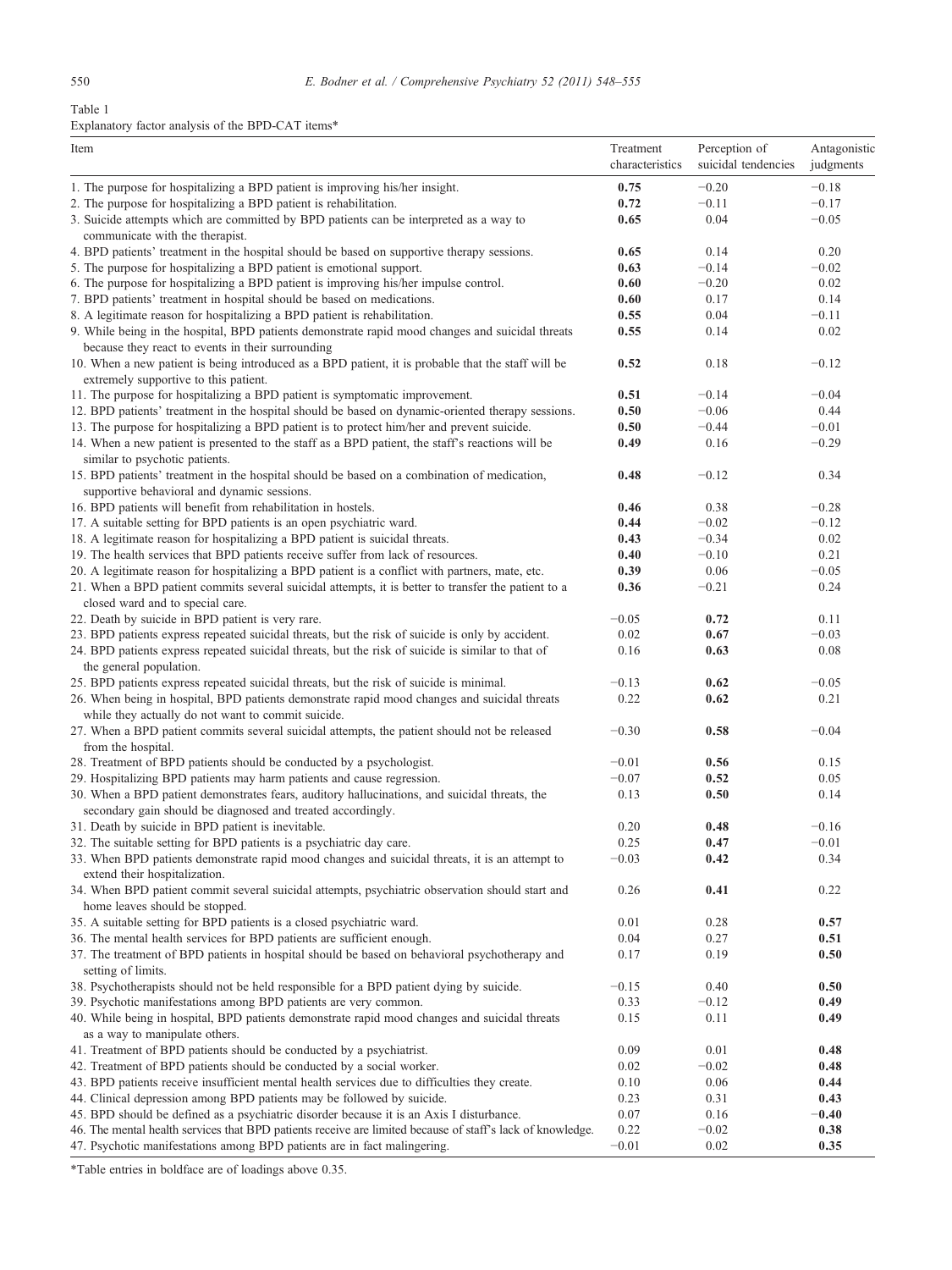<span id="page-3-0"></span>

| Table 2                                          |  |  |  |
|--------------------------------------------------|--|--|--|
| Explanatory factor analysis of the BPD-EA items* |  |  |  |

| Item                                                                                                                     | Negative<br>emotions | Experienced Empathy<br>treatment<br>difficulties |         |
|--------------------------------------------------------------------------------------------------------------------------|----------------------|--------------------------------------------------|---------|
| 1. I feel angry when a BPD patient<br>threatens to commit suicide.                                                       | 0.74                 | 0.20                                             | 0.06    |
| 2. When I treat a BPD patient,<br>I easily get furious.                                                                  | 0.72                 | 0.36                                             | $-0.02$ |
| 3. I find it difficult to understand<br>the problematic behaviors of<br>BPD patients.                                    | 0.70                 | $-0.08$                                          | $-0.17$ |
| 4. I easily lose my temper when<br>a BPD patients tells me about<br>his/her problems.                                    | 0.65                 | 0.37                                             | $-0.29$ |
| 5. I become impatient when a BPD<br>patient applies to me.                                                               | 0.63                 | 0.44                                             | 0.62    |
| 6. I'm embarrassed when I notice<br>that a BPD patient becomes<br>attached to me.                                        | 0.62                 | 0.14                                             | 0.19    |
| 7. I do not like to treat BPD patients<br>because they always tell me how<br>miserable they are.                         | 0.60                 | 0.45                                             | $-0.30$ |
| 8. When a BPD patient tries to harm<br>himself/herself, I feel that the<br>patient violates the therapeutic<br>contract. | 0.52                 | 0.07                                             | $-0.11$ |
| 9. I feel helpless while treating<br>BPD patients.                                                                       | 0.41                 | 0.29                                             | 0.39    |
| 10. It is easier for me to treat<br>schizophrenic patients than<br>BPD patients.                                         | $-0.09$              | 0.77                                             | $-0.06$ |
| 11. Treating BPD patients can wear<br>me out.                                                                            | 0.38                 | 0.69                                             | 0.14    |
| 12. It's difficult for me to treat<br>BPD patients.                                                                      | 0.27                 | 0.64                                             | 0.15    |
| 13. Treatment sessions with BPD<br>patients make me easily angry.                                                        | 0.45                 | 0.54                                             | $-0.09$ |
| 14. I do not enjoy treating BPD patients<br>because it is difficult to help them.                                        | 0.26                 | 0.46                                             | $-0.11$ |
| 15. I rarely pity BPD patients.                                                                                          | 0.01                 | 0.40                                             | $-0.30$ |
| 16. I feel empathy toward<br>BPD patients.                                                                               | $-0.01$              | $-0.23$                                          | 0.66    |
| 17. Taking care of BPD patients<br>can evoke unfamiliar feelings.                                                        | 0.19                 | 0.21                                             | 0.65    |
| 18. Patients with BPD evoke<br>parental emotions in me.                                                                  | 0.25                 | 0.40                                             | 0.61    |
| 19. I would like to relieve the<br>suffering of BPD patients.                                                            | $-0.21$              | $-0.04$                                          | 0.58    |
| 20. Treating a BPD patient is one<br>of the most difficult treatments.                                                   | $-0.31$              | 0.24                                             | 0.42    |

\*Table entries in boldface are of loadings above 0.41.

## 2.3.3. Borderline patients–Emotional Attitudes inventory

This inventory was formulated for the present study by the authors in a similar manner. It consisted of 20 items concerning emotional attitudes toward BPD patients on a 5 point Likert scale (Table 2).

A factor analysis with varimax rotation performed on the BPD–Emotional Attitudes (EA) scale yielded 3 factors (50.7% of explained variance). Factor 1 (21.6% of variance,  $\alpha = 0.84$ ) included 9 items (loading  $>0.40$ ) concerning negative emotions toward BPD patients. Factor 2 (17.0% of variance,  $\alpha = 0.75$ ) consisted of 6 items (loading  $>0.40$ ) that related to difficulties experienced while treating BPD patients. Factor 3 (12.1% of variance,  $a = 0.60$ ) included 5 items (loading  $>0.40$ ) that described empathy feelings toward BPD patients. Hence, 3 scores were formed for each participant based on the means of responses for each factor separately (higher scores indicate agreement with the factor).

# 2.4. Statistical analysis

Statistical analysis was performed with SPSS (Chicago, IL) version 15.0. Multivariate analyses of variance (MAN-OVAs) were conducted to compare the 3 groups of clinicians (ie, nurses, psychologists, and psychiatrics) on the factors of the BPD–Cognitive Attitudes and Treatment (CAT) (ie, required treatment characteristics, perception of suicidal tendencies, and antagonistic judgments) and on the factors of the BPD-EA (ie, negative emotions, experienced difficulties, and empathy). Three stepwise regression analyses were conducted to assess the contribution of personal data (eg, age, sex, seniority, wish to improve treatment skills, and familiarity with therapy methods) and of the BPD-CAT factors to the BPD-EA factors. Independent variables were introduced into the model in a stepwise forward regression procedure as long as the partial correlation of the next variable to be introduced was statistically significant ( $P < .05$ ). The comparative distributions of familiarity with BPD training and other therapy methods, and training needs of the 3 groups of clinicians were examined. Differences between groups were evaluated by using the  $c^2$  test with continuity correction.

# 3. Results

### 3.1. Differences between clinicians on BPD-CAT

The MANOVA revealed differences between clinicians on the antagonistic judgments factor:  $F(2,54) =$ 

| Table 3                                                    |         |         |        |      |
|------------------------------------------------------------|---------|---------|--------|------|
| Summary of stepwise regressions predicating BPD-EA factors |         |         |        |      |
| Predicting negative emotions                               |         |         |        |      |
| Variable                                                   | R       | SE.     | h      | P    |
| Constant                                                   | 1.23    | .70     |        |      |
| Suicidal tendencies                                        | $.93 -$ | .24     | .52    | .001 |
| Wishing to improve treatment skills                        | .45     | .19     | .34    | .02  |
| Seniority (y)                                              | $-.21$  | $.10 -$ | $-.30$ | .04  |
| Predicting difficulties in treatment                       |         |         |        |      |
| Variable                                                   | R       | SE.     | h      | P    |
| Constant                                                   | $-.52$  | .86     |        |      |
| Suicidal tendencies                                        | .99     | .28     | .54    | .001 |
| Familiarity with other therapy methods                     | .46     | .22     | .32    | .04  |
| Predicting empathy                                         |         |         |        |      |
| Variable                                                   | B       | SE.     | h      | P    |
| Constant                                                   | 4.64    | .44     |        |      |
| Negative judgments                                         | $-.46$  | .13     | $-.52$ | .02  |
| <b>Sex</b>                                                 | .35     | .13     | .40    | .001 |

This table is a summary of 3 sets of separate regressions.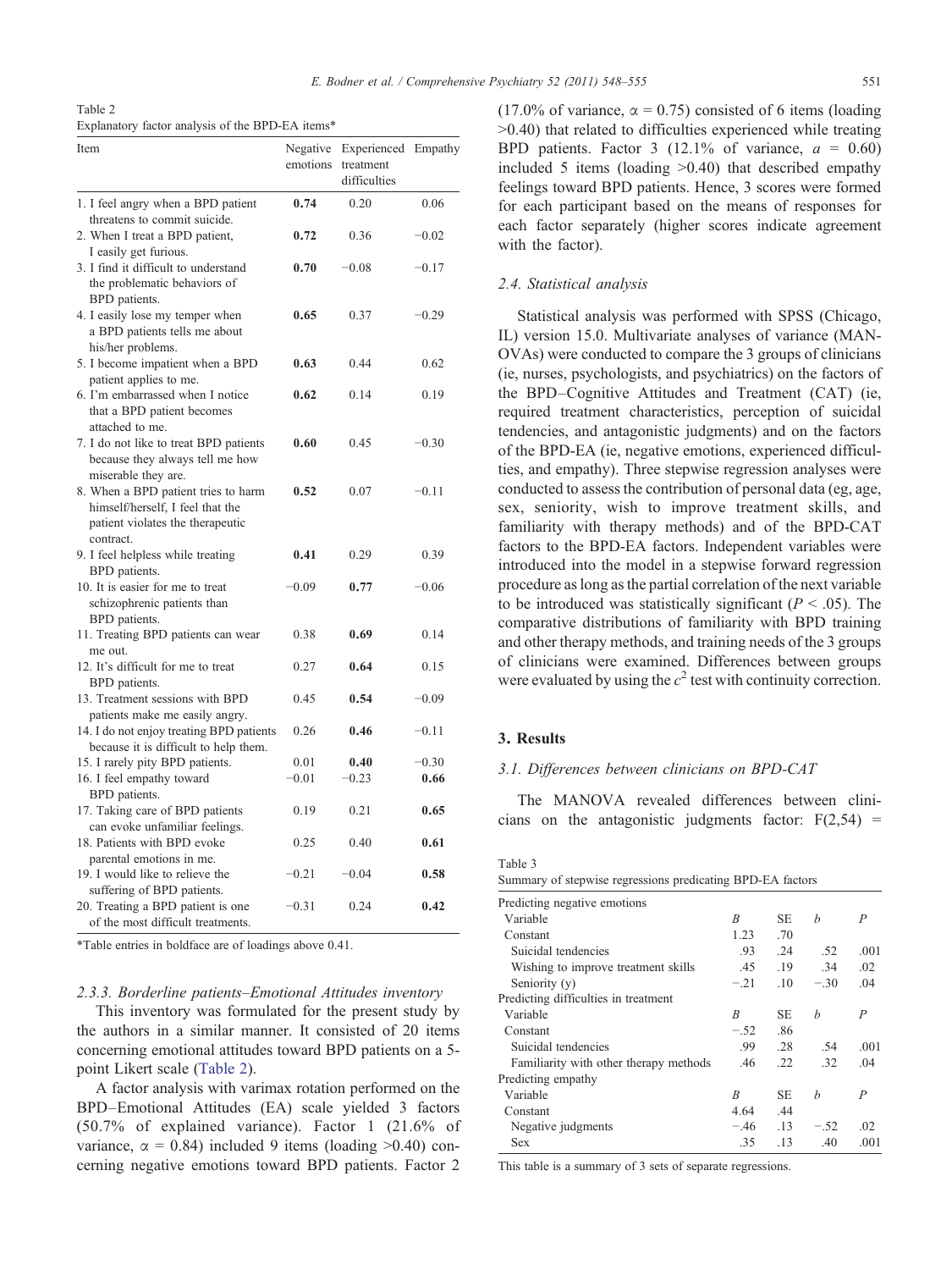<span id="page-4-0"></span>16.37,  $P = .001$ ,  $\eta^2 = 0.38$ . A post hoc analysis (Scheffe) showed that psychologists scored significantly lower ( $M = 2.71$ , SD = 0.48) than psychiatrists ( $M =$ 3.30, SD = 0.33) and nurses ( $M = 3.47$ , SD = 0.39). No significant differences were found (Fs  $\le$ 1) regarding the other 2 factors. That is, all 3 groups of clinicians reported similar cognitive attitudes regarding the treatment characteristics required for BPD patients and concerning attitudes toward suicidal tendencies. As mentioned in the subjects' section, there were differences in the distribution of the seniority variable (hierarchical status) between the 3 groups of clinicians. Because of these differences, this variable served as a covariate in the MANOVA, but was nonsignificant:  $F(3,50) = 1.62$ ,  $P = 0.20, \eta^2 = 0.08.$ 

# 3.2. Differences between clinicians on BPD-EA

The MANOVA revealed differences between clinicians on the empathy factor:  $F(2,53) = 6.56$ ,  $P = .003$ ,  $\eta^2 =$ 0.20. A post hoc analysis (Scheffe) showed that nurses scored significantly lower  $(M = 3.34, SD = 0.65)$ compared with psychiatrists  $(M = 3.71, SD = 0.38)$  and psychologists  $(M = 3.98, SD = 0.46)$ . No significant differences were found  $(Fs \le 1)$  regarding the 2 other factors. That is, all 3 groups of clinicians reported similar emotional attitudes regarding experienced difficulties and negative emotions toward the treatment of BPD patients. As calculated in the previous MANOVA, seniority (hierarchical status) served as a covariate variable and

| Table 4                                                    |  |
|------------------------------------------------------------|--|
| Familiarity and training needs of the sample of clinicians |  |

was found to be insignificant:  $F(3,51) = 0.98$ ,  $P = .41$ ,  $\eta^2 = 0.05$ .

# 3.3. Regression analyses for BPD-CAT

The results of the 3 regression stepwise analyses that were conducted to examine the relative contribution of the predicting variables for each the 3 BPD-EA factors separately are shown in [Table 3](#page-3-0).

Regarding the negative emotions factor, the perception of suicidal tendencies variable entered in the first step explained 24.5% of the variance. The wish to improve diagnostic skills entered in the second step contributed 18.4% more to the variance explained. Finally, the clinicians' seniority entered in the third step added 8.2% to the variance explained. All 3 variables together explained 51.1% of the variance.

For the perceived difficulties in treatment with BPD patients, only 2 predictors came out significantly. In the first step, perception of suicidal tendencies explained 27.3% of the variance; and familiarity with other therapy methods added 10.1% in the second step. Both predictors explained together 34.4% of the variance.

As for empathy, 2 variables came out significantly in 2 steps. The first variable was antagonistic judgments, explaining 23.4% of the variance; and sex (female) contributed an additional 15.6%. Both variables together explained 39.0% of the variance. All steps described above were significant ( $P < .001$ ), whereas other predictors did not enter the regression analyses because their contribution was low and insignificant.

|                                                       | <b>Nurses</b><br>$(n = 25)$ |               | Psychologists<br>$(n = 25)$ |      | Psychiatrists<br>$(n = 19)$ |      | $\chi^2$ | df             | $\boldsymbol{P}$ |
|-------------------------------------------------------|-----------------------------|---------------|-----------------------------|------|-----------------------------|------|----------|----------------|------------------|
|                                                       | No.                         | $\frac{0}{0}$ | No.                         | $\%$ | No.                         | $\%$ |          |                |                  |
| Formal studies of DBT                                 |                             |               |                             |      |                             |      | 0.27     | $\overline{2}$ | $_{\rm NS}$      |
| No                                                    | 18                          | 75.0          | 9                           | 69.2 | 13                          | 68.4 |          |                |                  |
| Yes                                                   | 6                           | 25.0          | $\overline{4}$              | 30.8 | 6                           | 31.6 |          |                |                  |
| Familiarity with other BPD training (the last $2 y$ ) |                             |               |                             |      |                             |      | 7.32     | $\sqrt{2}$     | .03              |
| N <sub>0</sub>                                        | 23                          | 100.0         | 9                           | 69.2 | 16                          | 84.2 |          |                |                  |
| Yes                                                   | $\boldsymbol{0}$            | 0.0           | $\overline{4}$              | 30.8 | 3                           | 15.8 |          |                |                  |
| Interested in other therapies with BPD                |                             |               |                             |      |                             |      |          |                |                  |
| Short term                                            |                             |               |                             |      |                             |      | 0.32     | $\overline{2}$ | $_{\rm NS}$      |
| N <sub>o</sub>                                        | $\overline{4}$              | 16.7          | 3                           | 23.1 | $\mathfrak{Z}$              | 15.8 |          |                |                  |
| Yes                                                   | 20                          | 83.3          | 10                          | 76.9 | 16                          | 84.2 |          |                |                  |
| Long term                                             |                             |               |                             |      |                             |      | 3.82     | $\sqrt{2}$     | $_{\rm NS}$      |
| N <sub>0</sub>                                        | 9                           | 37.5          | 1                           | 7.7  | 5                           | 26.3 |          |                |                  |
| Yes                                                   | 15                          | 62.5          | 12                          | 92.3 | 14                          | 73.7 |          |                |                  |
| Family therapy                                        |                             |               |                             |      |                             |      | 0.26     | $\sqrt{2}$     | $_{\rm NS}$      |
| N <sub>0</sub>                                        | 4                           | 16.7          | $\mathfrak{Z}$              | 23.1 | $\overline{4}$              | 21.1 |          |                |                  |
| Yes                                                   | 20                          | 83.3          | 10                          | 76.9 | 15                          | 78.9 |          |                |                  |
| Wish to improve diagnostic skills                     |                             |               |                             |      |                             |      | 3.75     | $\mathfrak{2}$ | $_{\rm NS}$      |
| N <sub>0</sub>                                        | $\mathfrak{2}$              | 8.7           | $\overline{2}$              | 15.4 | 6                           | 31.6 |          |                |                  |
| Yes                                                   | 21                          | 91.3          | 11                          | 84.6 | 13                          | 68.4 |          |                |                  |
| Wish to improve therapy skills                        |                             |               |                             |      |                             |      | 0.46     | $\sqrt{2}$     | $_{\rm NS}$      |
| No                                                    | 3                           | 12.5          | 1                           | 7.7  | 3                           | 15.8 |          |                |                  |
| Yes                                                   | 21                          | 87.5          | 12                          | 92.3 | 16                          | 84.2 |          |                |                  |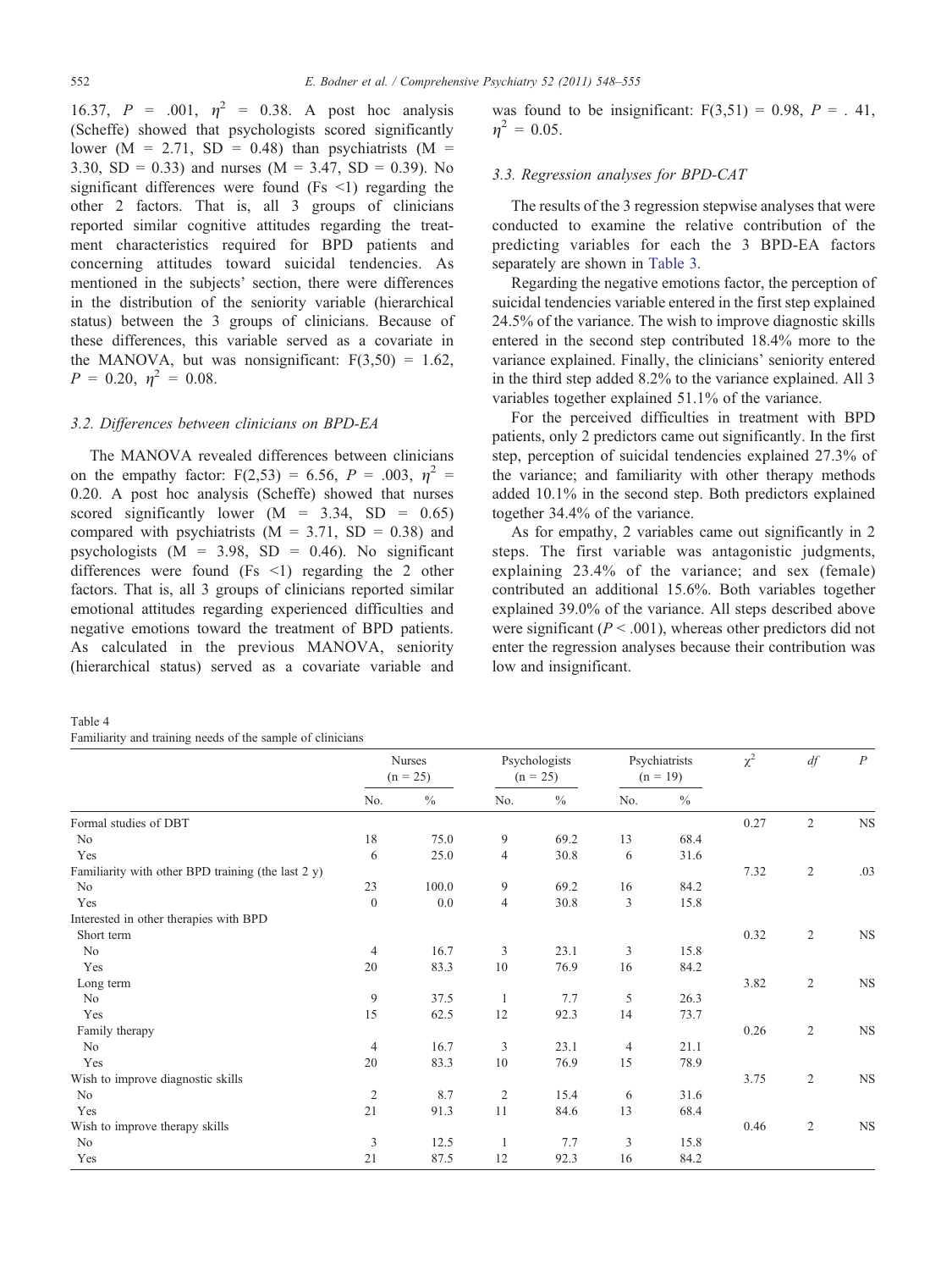To deepen our understanding of clinicians' needs regarding their practice with BPD patients, comparative distributions of familiarity with treatment methods for BPD patients and the treatment needs of the 3 groups of clinicians (ie, nurses, psychologists, and psychiatrists) were examined. Differences between groups were evaluated by using the  $\chi^2$ test with continuity correction. The findings are presented in [Table 4](#page-4-0).

As shown in [Table 4,](#page-4-0) high percentages of participants in all 3 groups reported lack of formal studies of dialectical behavior therapy (DBT). Most of the psychologists reported being familiar with other therapy methods for BPD patients as compared with the 2 other groups (psychiatrists and nurses), and this difference was significant. All nurses reported that they were unfamiliar with other therapy methods for BPD patients.

As for interest in acquiring new therapy methods for working with BPD patients, all 3 groups were interested in short-term therapy methods and in family therapy. However, most of the psychologists and many of the psychiatrists expressed interest in long-term therapy methods, as compared with the low interest in long-term therapy methods expressed by the nurses. The 3 groups reported high interest in improving their therapy skills. However, fewer psychiatrists showed interest in improving diagnostic skills, whereas most of the nurses and psychologists expressed their wish to improve their diagnostic skills.

### 4. Discussion

Our study attempted to evaluate cognitive and emotional attitudes of 3 groups of practitioners toward patients with BPD. Our findings show that, in comparison with psychiatrists and nurses, psychologists had less antagonistic judgments toward BPD patients. For example, the psychologists perceive the BPD patients to be less manipulative and think it is more justified to hospitalize them. Although we did not find a similar report in the literature, we speculate that this finding derives from the psychologists' attempt to accept, empathize and understand patients as opposed to the authoritarian and limit-setting styles of the other professions [\[17\].](#page-7-0)

Yet, all the 3 groups of practitioners answered similarly on the other 2 factors, treatment characteristics and suicidal tendencies. Interestingly, in regard to treatment needs, all the 3 groups perceived the treatment of BPD patients as rehabilitative and as improving the patients' clinical condition. Moreover, all practitioners supported the idea that the treatment of hospitalized BPD patients should combine emotional support, containment, and psychotherapeutic and pharmacologic treatment. This may show that, although many clinicians have negative opinions about BPD patients, practitioners from multiple fields still acknowledge their complexity and understand the need for different disciplines to combine efforts in treating these

patients [\[18\].](#page-7-0) In regard to the practitioners' attitudes toward suicidal tendencies, all 3 groups of practitioners perceived the tendency for suicide among these patients seriously and considered them in high risk for suicide [\[18\]](#page-7-0).

Another finding was that nurses expressed less empathy toward BPD patients in comparison with psychiatrists and psychologists. This finding is in line with a previous study [\[8\]](#page-7-0) in which the responses of nurses toward psychiatric patients were monitored along 20 group sessions. It was found that nurses were less empathetic and less confirming in their responses toward patients with BPD, as compared with patients with other diagnoses. These findings may reflect the fact that nurses are on the frontline with these patients, especially in the psychiatric ward, and may be frustrated and burnt out because of the conflicts provoked by these patients. Psychiatric nurses have been reported to have negative attitudes and even to show discriminatory treatment of patients with BPD [\[19\].](#page-7-0) Borderline personality disorder patients are seen as difficult, annoying, manipulative, and as "bad" and not "ill" [\[19,20\]](#page-7-0). Nurses had been found to regard BPD patients as being more in control of negative behavior than patients with schizophrenia or depression [\[12\]](#page-7-0), and attributions of control were inversely related to staff sympathy. However, although one might see the "impervious" or "lacking in emotion" behaviors of nurses as nonempathic, these behaviors could be examples of strategic use of distraction, limit-setting, and containment methods done by nurses. Yet, in our study, the nurses openheartedly reported less empathy, thus denying the possibility that those "cold behaviors" are only a professional attitude.

The findings regarding the other 2 factors of emotional attitudes (negative emotions and experienced treatment difficulties) indicated insignificant differences between the 3 groups of practitioners. That is, nurses, psychologists, and psychiatrists expressed high frustration feelings, such as anger, impatience, and agitation, regarding the treatment of BPD patients. This finding is in accordance with the high ratings of difficulties in the treatment of such patients, which were expressed by all 3 groups [\[6,17,18\]](#page-6-0).

Regression analyses conducted to explain the contribution of the practitioners' personal data and their cognitive attitudes to the emotional attitudes demonstrated the role of suicidal tendencies in explaining both the variance of negative feelings practitioners have toward these patients and the difficulties they expect in their treatment. These findings are in line with our previous results that showed that practitioners perceive the suicidal tendencies of these patients as risky and dangerous. It is possible that the awareness of clinicians to the suicidal tendencies of these patients infuriates them and results in negative feelings toward these patients. The regression analysis showed that practitioners' motivation to improve their diagnostic skills and to study other therapeutic methods predicted a reduction in their negative emotions and in the difficulties they foresee with the treatment of BPD patients. This finding is in accordance with the medical model, which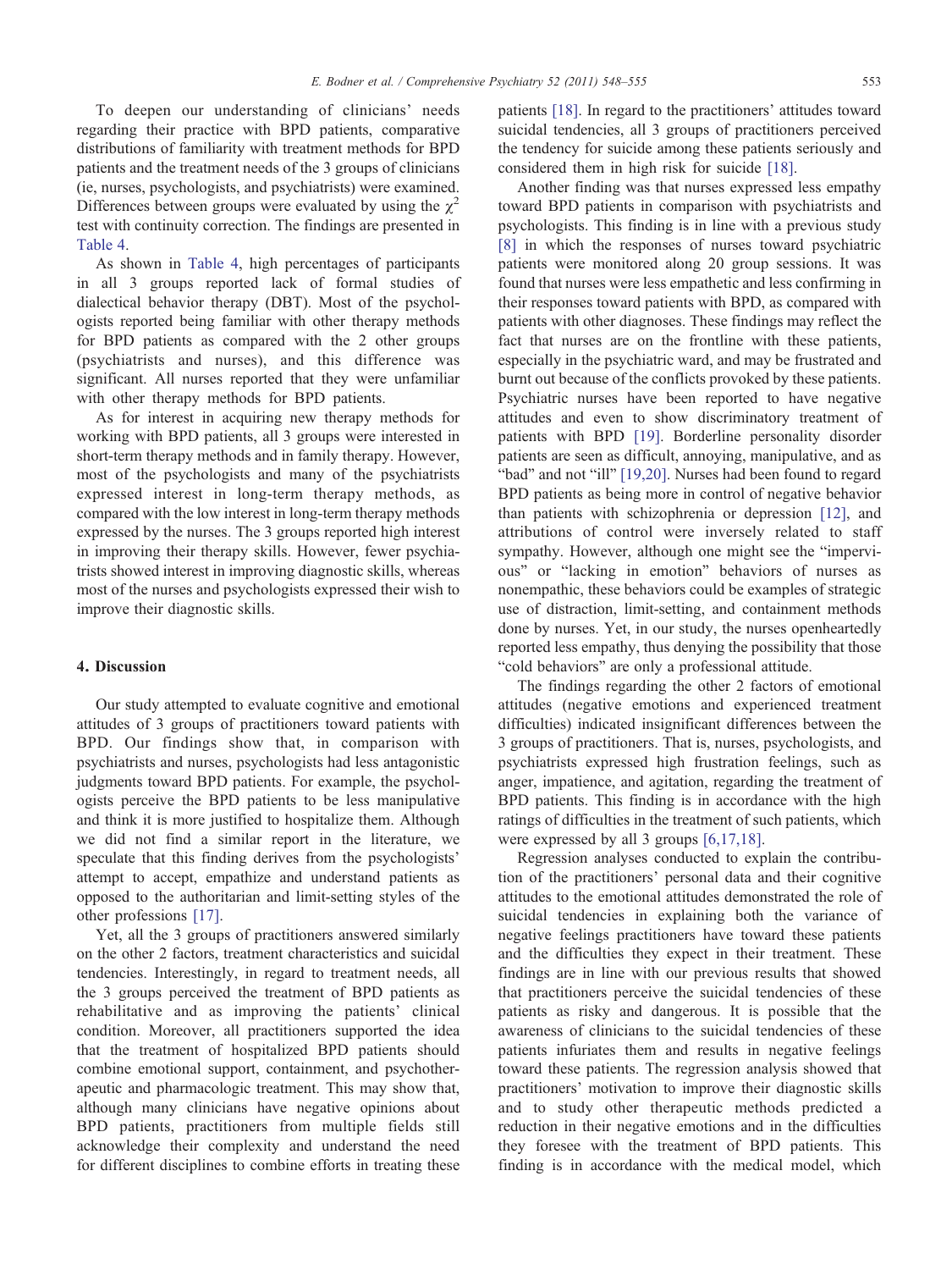<span id="page-6-0"></span>stresses the need for an accurate diagnosis as a necessary condition for proper treatment.

Seniority was also associated with negative emotions toward BPD patients, that is, the higher the practitioners' seniority, the lesser negative emotions to these patients. It seems that more experience in the psychiatric arena assists in seeing these patients less negatively. This is in accordance with countertransference reactions toward BPD patients that had been reported to decrease as clinicians' years of experience increased [\[21\]](#page-7-0). This might reflect more training and supervision, increased confidence, or heightened objectivity [\[21\].](#page-7-0)

The regression analysis also demonstrated that the less negative the practitioners' evaluations, the higher the empathy they expressed toward BPD patients. This is logical because empathy is defined as a mental state that is not associated with judgmental cognitive processes [\[22\]](#page-7-0) or with criticism and rejection thoughts, which lead to a contradictory state of mind, that is, to an aggressive behavior [\[23,24\].](#page-7-0) The regression analysis also showed that women expressed more empathy toward BPD patients as compared with men. This finding is in line with previous findings showing that women are more empathic than men [\[25\]](#page-7-0).

How familiar are practitioners who work with BPD patients with diagnostic and therapy methods for these patients, and what needs do they express regarding their treatment? In contrast to psychologists and psychiatrists, none of the nurses reported having any training during the last 2 years regarding therapy methods for BPD. In addition, many participants in all study groups reported that they had not participated in a formal training of DBT. However, all the 3 study groups noted that they were interested in receiving more education on how to work with BPD patients (ie, short-term, long-term, and family therapy methods). Moreover, many practitioners expressed interest in improving their diagnostic skills. These findings are in line with previous studies [2,12,13] that reported of the need of psychiatric practitioners to gain further education and training in the management of these clients.

Our findings show a problematic attitude toward BPD patients in Israel. Despite Israel's specific mental health care system (dominant hospitals, inadequate ambulatory services, and lack of implementation of the mental health reform), the problematic status of BPD patients is not specific to Israel and has been reported worldwide. Studies in Australia [2], Canada [\[8\]](#page-7-0), the United States [\[10,11\],](#page-7-0) Ireland [\[13\],](#page-7-0) Taiwan [\[26\]](#page-7-0), and Greece [\[27\]](#page-7-0) have reported unsatisfactory experiences and ambiguity toward these patients. All these studies are unanimous in stating that therapists in all countries wish to improve their skills in dealing with BPD patients.

The current study has several limitations. Although the size of our sample is similar to the size of samples used in previous studies [\[13,14\],](#page-7-0) it is a rather small nonrandom sample and is based only on hospitals from the center of the country. Although this is certainly a limitation, nevertheless, Israel is a very small country; and more than 50% of the

psychiatric hospitals and much more than half of the psychiatric beds are located in the center of Israel [\(\[28\]](#page-7-0); Kotler, personal communication, 2010). This fact was already acknowledged by previous investigators, who also based their sample only on central region hospitals in Israel [\[29\]](#page-7-0). In addition, one may wonder if the data reflect reactions of staff to a particular group of patients being seen at the time of this survey. This seems not to be the case of our study because the data were collected over a period of 10 months, whereas the average length of stay for patients with personality disorders in Israel is 50.34 days [\[30\].](#page-7-0) Therefore, it is most probable that the staff had been exposed to a variety of BPD patients during the time of the study.

Future studies should test our 2 questionnaires on larger samples, using stricter sampling methods (eg, stratified sampling) and confirmatory factor analysis to examine if the factors are reconstructed. Nevertheless, the present study is the first to suggest 2 psychometric inventories for measuring the structure of cognitive and affective attitudes toward BPD patients and the relationship between them. It is also the first examination that uses inferential statistics to compare the attitudes of different mental health professions toward BPD patients.

Finally, patients with BPD are a challenge to the mental health system. It is mandatory to improve the knowledge and skills of all mental health professionals about BPD and also to improve empathy (especially among the sector of nurses) toward these patients [\[31\].](#page-7-0) Addressing attributions of control may provide a means to modify staff sympathy toward patients with BPD and counteract their negative experiences [\[12\].](#page-7-0) Our findings are consistent with those of others [\[20\]](#page-7-0) who found that therapists want to improve their interactions with BPD patients. We hope that our study will serve as the first step in the recognition of staff attitudes toward these patients and produce more training and education for their treatment, especially for nurses, who work in the frontline around the clock with these patients in the mental health ward.

#### References

- [1] Swartz M, Blazer D, George L, et al. Estimating the prevalence of personality disorder in the community. J Personal Disord 1990;4: 257-72.
- [2] Cleary M, Siegfried N, Walter G. Experience, knowledge and attitudes of mental health staff regarding clients with a borderline personality disorder. Int J Ment Health Nurs 2002;11:186-91.
- [3] Gallop R, Lancee WJ, Garfinkel P. How nursing staff respond to the label "borderline personality disorder". Hosp Community Psychiatry 1989;40:815-9.
- [4] Horsfall J. Towards understanding some complex borderline behaviors. J Psychiatr Ment Health Nurs 1999;6:425-32.
- [5] Piccinino S. The nursing care challenge: borderline patients. J Psychosoc Nurs Ment Health Serv 1999;28:22-7.
- [6] Paris J. Recent advances in the treatment of borderline personality disorder. Can J Psychiatry 2005;50:435-41.
- Rosen B, Nirel N, Gross R, et al. The Israeli mental health insurance reform-perspectives. J Ment Health Policy Econ 2008;11:201-8.